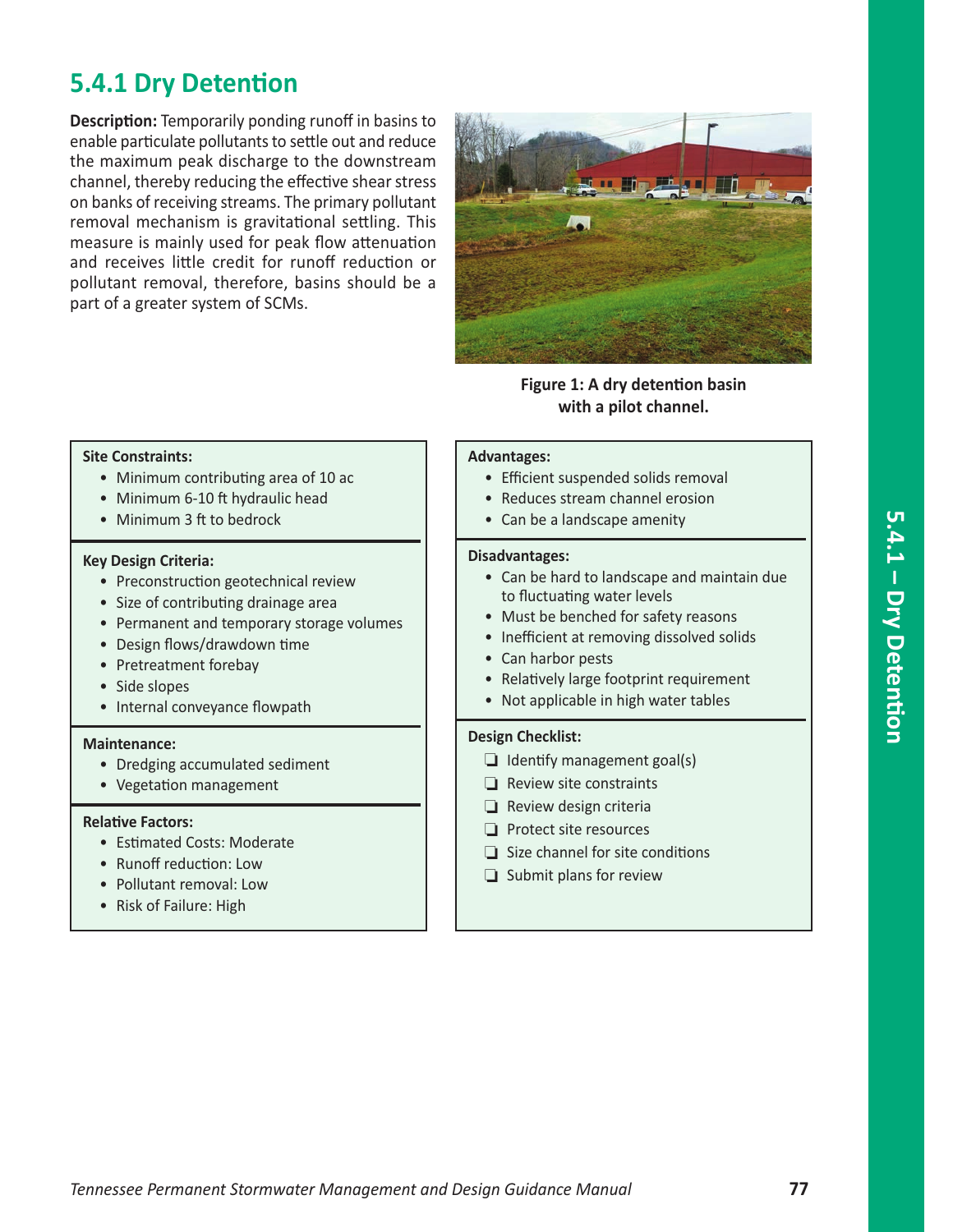

Generally, dry detention basins temporarily store peak flows such that post-construction outflow matches that of pre-construction conditions. While this practice protects receiving channels, it does little for runoff reduction and pollutant removal when used alone. Dry detention may be designed with an outlet structure that allows for detention for some minimum time (usually 24 hours) to provide some runoff reduction and pollutant removal. Temporary ponding enables particulate pollutants to settle out and reduces the maximum peak discharge to the downstream channel, thereby reducing the effective shear stress on banks of the receiving stream. Unlike wet ponds, dry detention basins generally do not have a permanenet pool of water. However, a micropool may be incorporated at the outlet to facilitate pollutant removal.

# **1.1 Suggested Applications**

Dry detention is normally combined with other stormwater treatment options within the stormwater management system (e.g., wet ponds, and constructed wetlands) enhances its performance and appearance. Other design variations are also possible where a portion of the runoff is directed to, for example, a bioretention cell that is within the overall basin footprint but housed in a separate cell, where the ponding depth of the treatment volume and/or flood protection storage is limited by the criteria of that particular practice. This SCM will rarely provide adequate runoff volume reduction and pollutant removal to serve as a stand-alone compliance strategy. Therefore, designers should always maximize the use of upland runoff reduction practices, (e.g., rooftop disconnections, small-scale infiltration, rainwater harvesting, bioretention, grass channels, and water quality swales) that reduce runoff at its source rather than merely treating the runoff at the terminus of the storm drain system. Upland runoff reduction practices will greatly reduce the size, footprint and cost of the downstream basin or pond.

# **1.2 Site Constraints Contributing Drainage Area**

A minimum contributing drainage area of 10 acres is recommended for basins to protect against clogging small orifices that would be required for detention of runoff from smaller contributing areas. Detention may still work with drainage areas less than 10 acres, but designers should be aware that these "pocket" ponds will typically (1) have very small orifices that will be prone to clogging, (2) experience fluctuating water levels, and (3) generate more significant

- Minimum recommended contributing area = 10 ac
- Basin footprint typically 1% to 3% of CDA
- Minimum 6-10 ft hydraulic head
- Depth to bedrock ≥ 3 ft
- Distance from property lines ≥ 10 ft
- Distance from building foundations ≥ 25 ft
- Distance from septic fields ≥ 50 ft
- Distance from private wells ≥ 100 ft

maintenance problems. Water balance calculations should also support a contributing drainage area (CDA) less than 10 acres. A typical basin requires a footprint of 1% to 3% of its contributing drainage area, depending on the depth of the pond (i.e., the deeper the pond, the smaller footprint needed). The depth of a basin is usually determined by the amount of hydraulic head available at the site. The bottom elevation is normally the invert of the existing downstream conveyance system to which the basin discharges. Typically, a minimum of 6 to 10 feet of head is needed for the dry basin to function.

#### **Soils, Topography, Water Table and Bedrock**

Soil infiltration tests need to be conducted at proposed pond sites to estimate infiltration rates, which can be significant in Hydrologic Soil Group (HSG) A soils and some Group B soils. Infiltration through the bottom of the basin is encouraged unless it will impair the integrity of the embankment. Geotechnical tests should be conducted to determine the infiltration rates and other subsurface properties of the soils underlying the proposed detention basin. If karst features are observed on site, then an alternative practice or combination of practices should be employed at the site where possible. See Appendix B for guidance on stormwater design in karst terrain. The basin should be the option of last resort and, if used in karst, must have an impermeable clay liner or, preferably, a geosynthetic liner to prevent groundwater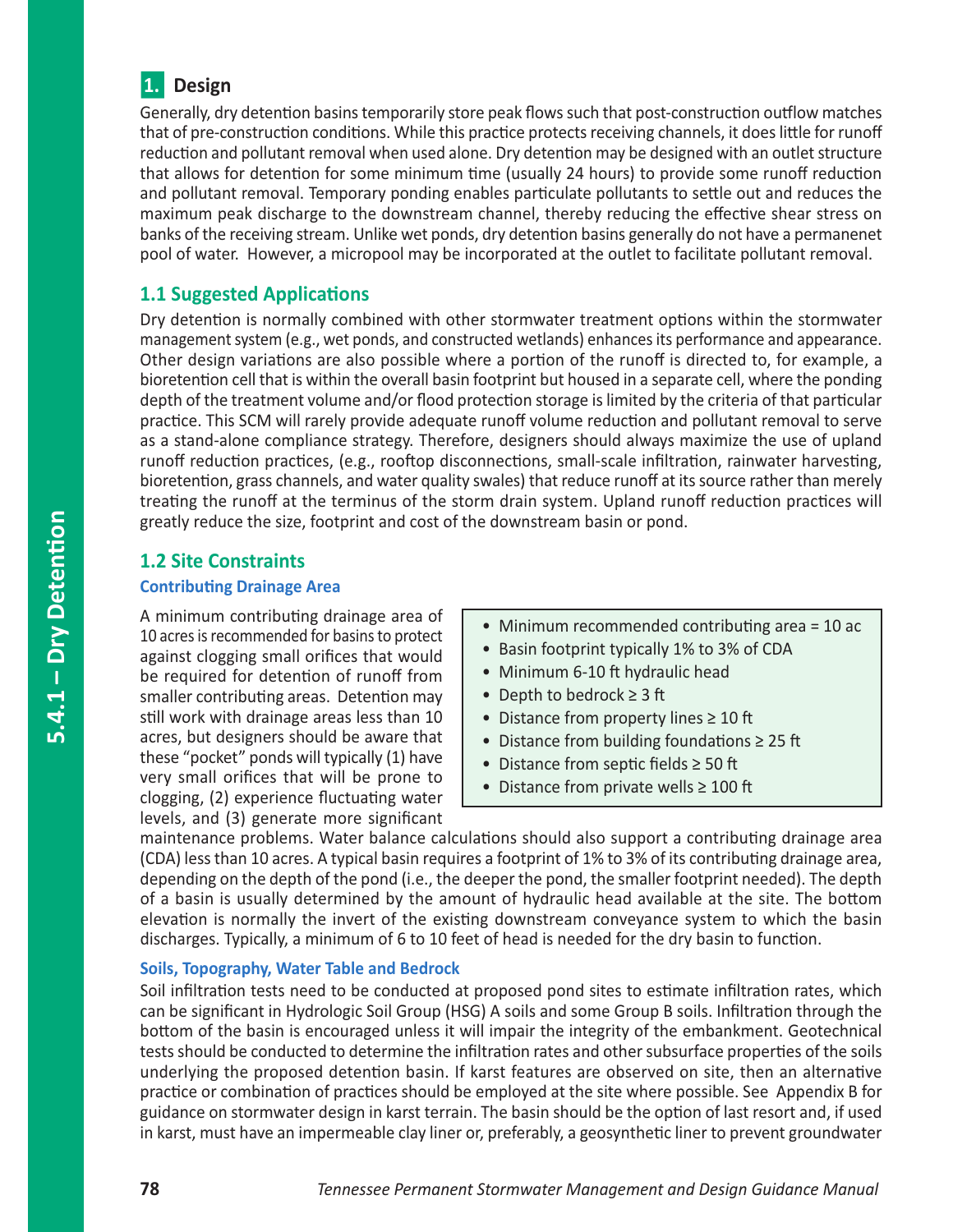contamination or sinkhole formation. If less than 3 feet of vertical separation exists between the bottom of the basin and the underlying soil-bedrock interface, basins should not be used unless they have an acceptable liner. Steep sloped areas constrain the use dry detention due to the relatively large and flat footprint that is needed. This SCM should not be used in areas with greater than 15% slopes.

#### **Minimum Setbacks**

Local ordinances and design criteria should be consulted to determine minimum setbacks to property lines, structures, and wells. Generally, basins should be set back at least 10 feet from property lines, 25 feet from building foundations, 50 feet from septic system fields, and 100 feet from private wells.

#### **Environmental Considerations**

Detention basins should never be constructed within existing natural wetlands, nor should they inundate or otherwise change the hydroperiod of existing wetlands. Designers can expect a great deal of neighborhood opposition if they do not make a concerted effort to save mature trees during design and pond construction. Designers should also be aware that even modest changes in inundation frequency can kill upstream trees (Cappiella *et al.,* 2007).

#### **Safety Risks**

Detention basins are generally considered to be safer than other basin options, since they have few deep pools. Steep side-slopes and unfenced headwalls, however, can still create some safety risks. Gentle side slopes should be provided to avoid potentially dangerous drop-offs, especially where detention ponds are located near residential areas. The fluctuating water levels within detention ponds have potential to create conditions that lead to mosquito breeding. Mosquitoes tend to be more prevalent in irregularly flooded ponds than in ponds with a permanent pool (Santana *et al.,* 1994). Designers can minimize the risk by combining ED with a wet pond or wetland.

#### **Aesthetics**

Basins tend to accumulate sediment and trash, which residents are likely to perceive as unsightly and creating nuisance conditions. Fluctuating water levels in basins can al.so create a difficult landscaping environment.

### **1.3 Design criteria**

#### **Overall Sizing**

In general, the dry basin is sized to detain the volume of water that is equal to the difference in runoff produced from post-construction land cover to that of pre-construction conditions. The outlet discharge is controlled with an outlet device that regulates flow to a rate that protects receiving channels. Sizing detention basins in drainages with green infrastructure controls is different than that with conventional drainage because the use of certain SCMs creates pockets of diffuse storage throughout the drainage. This storage volume up in the contributing area may be accounted for when sizing the volume needed in a dry detention basin, resulting in a smaller volume needed in the basin. Designers may use a site-adjusted curve number that reflects the use of upland runoff reduction practices to compute the remaining treatment and flood protection volumes that must be treated by dry basin. Basins should then be designed to capture and treat the volume as necessary, using volume and discharge requirements set by local MS4 programs.

#### *Treatment volume (cf) = Total treatment volume–volume reduced by upstream SCM(s) as allowed by local programs*

Routing elements, such as pipes, channels, and the basin inlet/outlet, should be designed to carry flows calculated using an un-adjusted curve number. While SCMs decrease the total volume of water making it to a detention basin, these measures to little for the larger events, and therefore the routing network should accommodate the full potential runoff flowrate. As for the basin acting as an SCM itself, runoff reduction volume credit may be taken for infiltrated water in basin footprint while water is stored in the basin, assuming no liner. No runoff reduction may be credited for areas with an impermeable liner.

The dry detention basin should be sized to detain this treatment volume for treatment between 24 and 48 hours. After calculating the total treatment volume, the forebay should be designed using guidance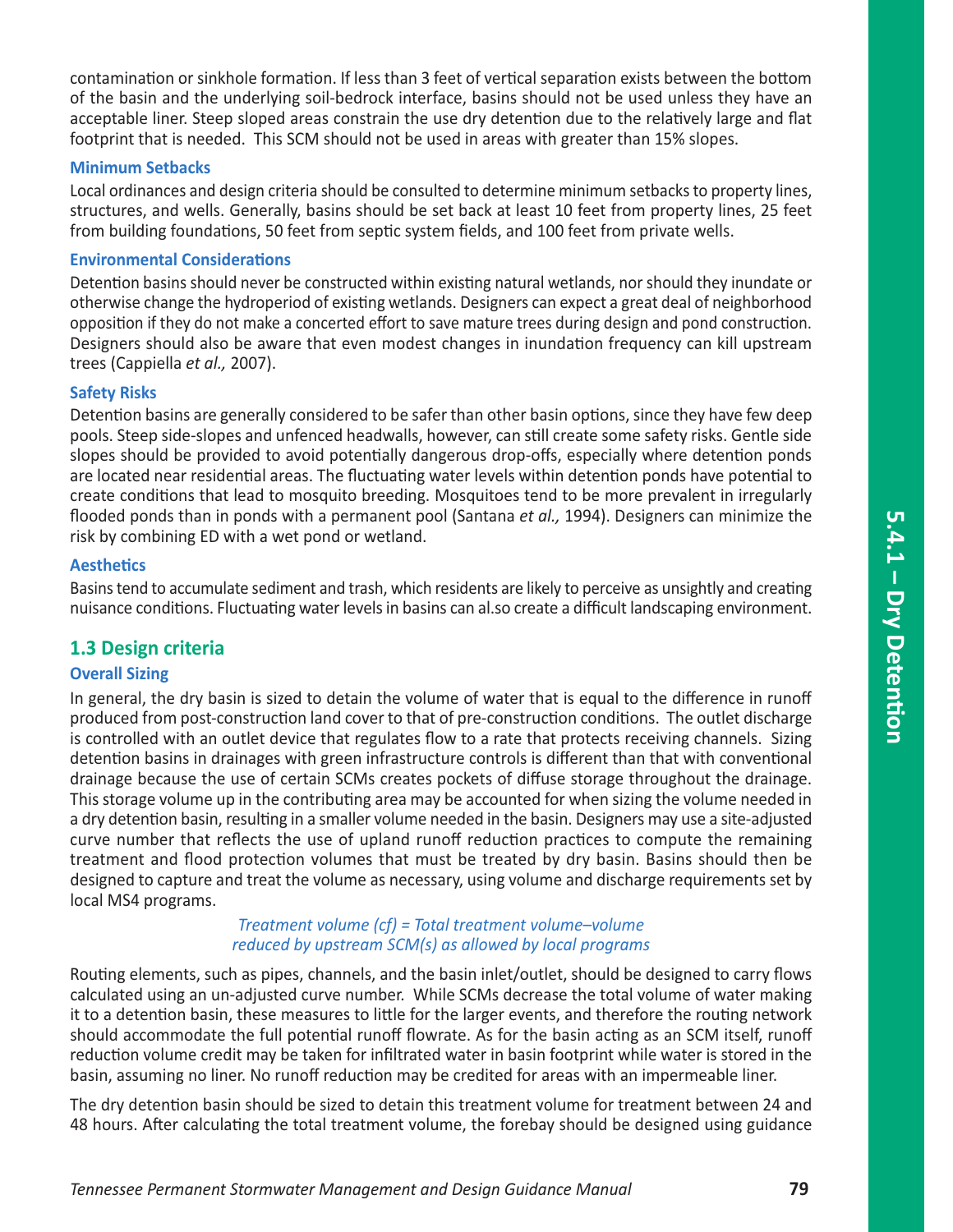in Sec 5.5 and sized to hold at least 10% of the treatment volume. The outlets must then be sized for appropriate storm events. If the pond is additionally going to address peak flow attenuation, the downstream impacts must be considered for the 2-through 100-year events, which are defined by the local MS4 program. The post-construction peak flow must not exceed the pre-construction peak flow as well as meet other channel protection requirements for individual projects as specified by the local MS4 program. Refer to Chapter Section 5.5 for more information on the use of outlet orifices and weirs.

Table 1 provides specific design criteria. The low flow orifice may be sized using the methods outline in Section 5.4 or locally approved alternative methods. Once the low flow orifice has been sized, design embankments and emergency spillways, investigate potential dam hazard classifications, and finally design inlets, sediment forebays, outlet structures, maintenance access, and safety features per guidelines of the local MS4 program.

#### **Table 1: Dry Detention Design Criteria.**

| Treatment Volume = (Total Treatment Volume, no SCMs) – (SCM Volume Redution |
|-----------------------------------------------------------------------------|
| permitted by local program)                                                 |

Length: Width >= 1.5

Shortest Flowpath Length / Overall Length >= 0.7

Maximum temporary storage depth 10 ft, Maximum micropool depth 4 ft

Includes additional cells or features (micropools, forebay, interlan baffles, etc.)

Contributing drainage area > 10 acres

Runoff reduction volume = Soil-specific infiltration rate\*basin area\*detention time

#### **Pretreatment Forebay**

Sediment forebays are considered to be an integral design feature to maintain the longevity of dry detention basins and to facilitate efficient sediment cleanout. A forebay must be located at each major inlet to trap sediment and preserve the capacity of the main treatment cell. Other forms of pre-treatment for sheet flow and concentrated flow for minor inflow points should be designed consistent with pretreatment criteria found in Chapter 5.4.6. The following criteria apply to forebay design:

- A major inlet is defined as an individual storm drain inlet pipe or open channel serving at least 10% of the ED pond's contributing drainage area.
- The forebay consists of a separate cell, formed by an acceptable barrier (e.g., an earthen berm, concrete weir, or gabion baskets).
- The forebay should be at least 4 feet deep and equipped with a variable width aquatic bench for safety purposes. The aquatic benches should be 4 to 6 feet wide at a depth of 18 inches below the water surface.
- The volume of a forebay should be approximately 10% of the treatment volume. For multiple forebay designs, the total volume of all forebays should be at least 15% of the treatment volume. The relative size of individual forebays should be proportional to the percentage of the total inflow to the pond. Similarly, any outlet protection associated with the end section or end wall should be designed according to state or local design standards.
- The forebay should be designed in such a manner that it acts as a level spreader to distribute runoff evenly across the entire bottom surface area of the main treatment cell.
- The bottom of the forebay may be hardened (e.g., concrete, asphalt, or grouted riprap) in order to make sediment removal easier.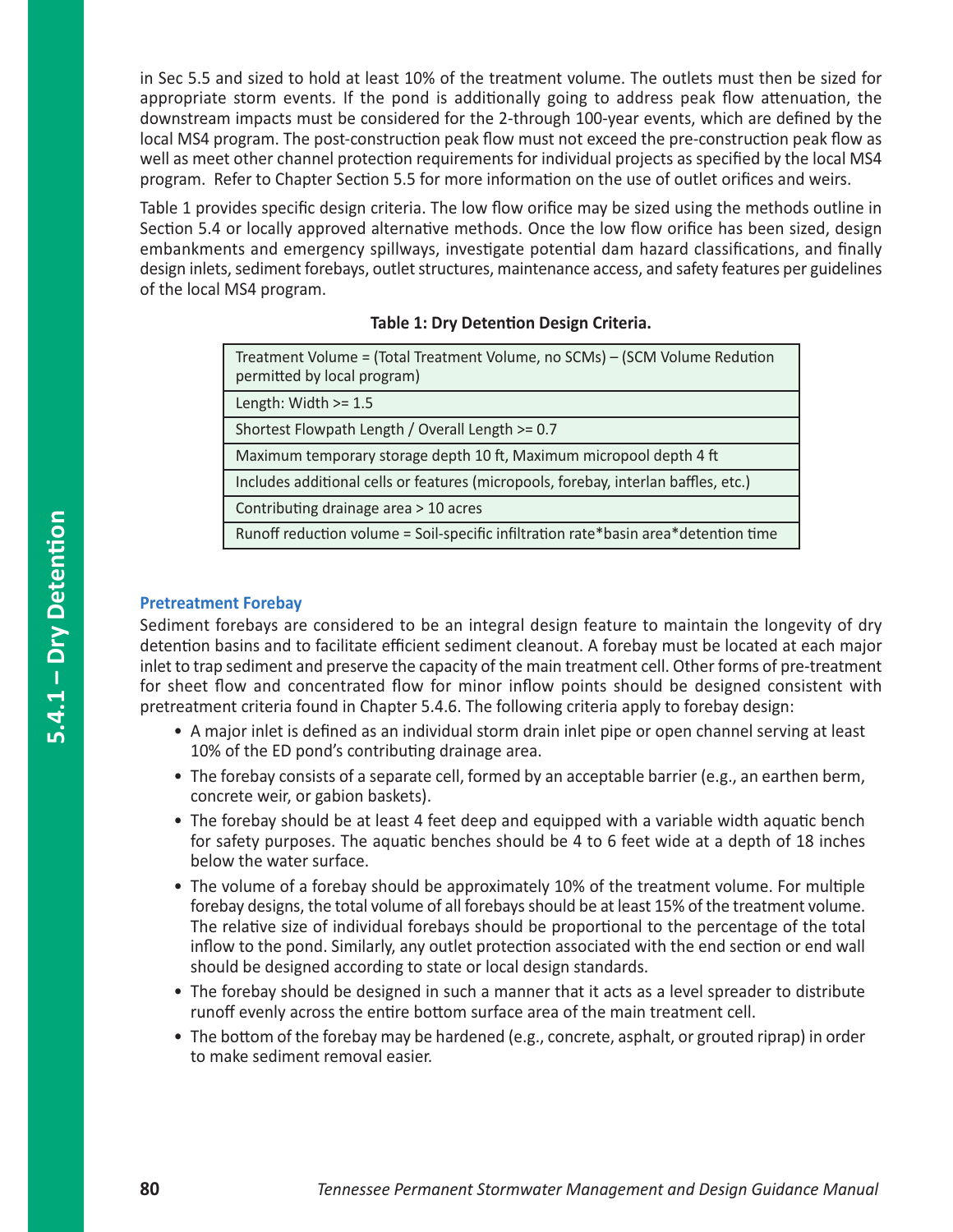#### **Conveyance and Overflow**

- **Pilot Channels:** Consult with local MS4 programs on the use of pilot channels. If there is little risk of soil erosion (eg. soils are colloidal or coure enough to resist the sheet flow shear stress and dense vegetation is established), then basins shall not have a low flow pilot channel, but instead must be constructed in a manner whereby flows are evenly distributed across the pond bottom, to promote the maximum infiltration possible. If there is a high risk of soil erosion due to soil texture, then a shallow pilot channel with a wide cross-section may be used to link the forebay and micropool.
- **Internal Slope:** The maximum longitudinal slope through the basin should be approximately 0.5% to 1% to promote positive flow through the basin.
- **Primary Spillway:** The primary spillway shall be designed with acceptable anti-flotation, anti-vortex, and trash rack devices. The spillway must be accessible from dry land.
- **Non-Clogging Low Flow Orifice:** Basins with drainage areas of 10 acres or less are prone to chronic clogging by organic debris and sediment. Orifices less than 3 inches in diameter may require extra attention during design to minimize the potential for clogging. Designers should always look at upstream conditions to assess the potential for higher sediment and woody debris loads and also consider the detrital load from basin vegetation. The risk of clogging in outlet pipes with small orifices can be reduced by:
	- Providing a micropool at the outlet structure:
		- Use a reverse-sloped pipe that extends to a mid-depth of the permanent pool or micropool.
		- Install a downturned elbow or half-round CMP over a riser orifice (circular, rectangular, Vnotch, etc.) to pull water from below the micropool surface.
		- The depth of the micropool should be at least 4 feet deep, and the depth may not draw down by more than 2 feet during 30 consecutive days of dry weather in the summer.
	- Providing an over-sized forebay to trap sediment, trash and debris before it reaches the ED pond's low-flow orifice.
	- Installing a trash rack to screen the low-flow orifice.
	- Using a perforated pipe under a gravel blanket with an orifice control at the end in the riser structure to supplement the primary outlet.
- **Emergency Spillway:** Dry detention basins must be constructed with overflow capacity to pass the 100 year design storm event through either the primary spillway or a vegetated or armored emergency spillway.
- **Adequate Outfall Protection:** The design must specify an outfall that will be stable for the 10-year design storm event. The channel immediately below the pond outfall must be modified to prevent erosion and conform to natural dimensions in the shortest possible distance. This is typically done by placing appropriately sized riprap over filter fabric which can reduce flow velocities from the principal spillway to non-erosive levels (3.5 to 5.0 fps depending on the channel lining material). Flared pipe sections that discharge at or near the stream invert or into a step pool arrangement should be used at the spillway outlet.
- **Inlet Protection:** Inlet areas should be stabilized to ensure that non-erosive conditions exist during storm events up to the overbank flood event (i.e., the 10-year storm event). Inlet pipe inverts should generally be located at or slightly below the forebay pool elevation.

In-line basins must be designed to detain the required treatment volume and either manage or be capable of safely passing larger storm events conveyed to the basin (e.g., 10-year flood protection, and/or the 100-year design storm event).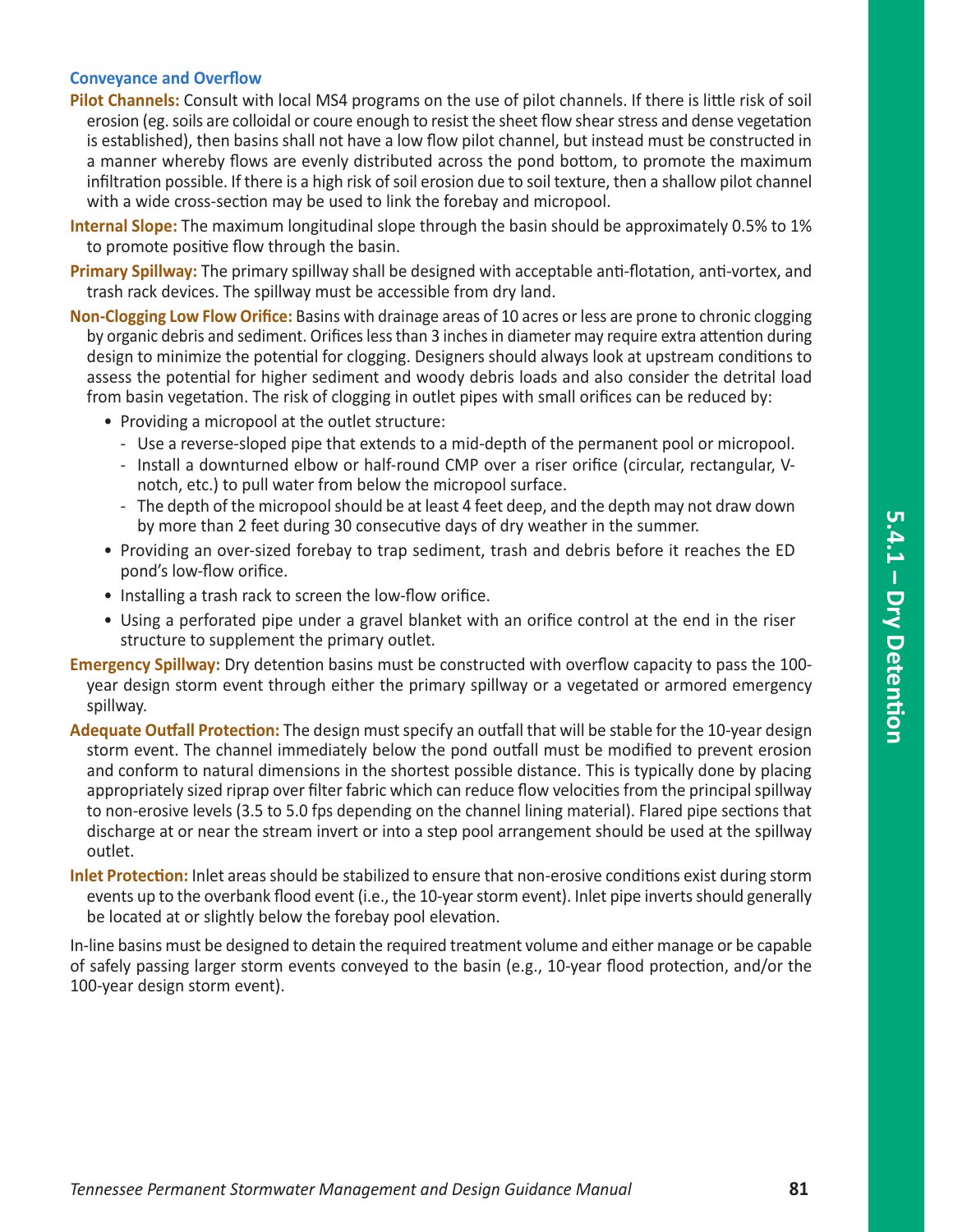#### **Internal Design Features**

- **Side Slopes:** Side slopes leading to the dry basin should generally have a gradient of at least 4:1. Mild slopes promote better establishment and growth of vegetation and provide for easier maintenance and a more natural appearance.
- **Long Flow Path:** Dry detention basins should have an irregular shape and a long flow path from inlet to outlet to increase water residence time, treatment pathways, and pond performance. In terms of flow path geometry, there are two design considerations: (1) the overall flow path through the pond, and (2) the length of the shortest flow path (Hirschman et al., 2009):
	- The overall flow path can be represented as the length-to-width ratio OR the flow path. These ratios must be at least 3:1. Internal berms, baffles, or topography can be used to extend flow paths and/or create multiple pond cells.
	- The shortest flow path represents the distance from the closest inlet to the outlet. The ratio of the shortest flow to the overall length must be at least 0.7. In some cases – due to site geometry, storm sewer infrastructure, or other factors – some inlets may not be able to meet these ratios. However, the drainage area served by these "closer" inlets should constitute no more than 20% of the total contributing drainage area.

**Treatment Volume Storage:** The total treatment volume storage should be comprised within the temporarily inundated detention storage and micropool.

#### **Safety Features**

- Mild basin side slopes of 3:1 or greater are strongly encouraged.
- The principal spillway opening must be designed and constructed to prevent access by small children.
- End walls above pipe outfalls greater than 48 inches in diameter must be fenced to prevent a hazard.
- An emergency spillway and associated freeboard must be provided in accordance with applicable local or state dam safety requirements. The emergency spillway must be located so that downstream structures will not be damaged by spillway discharges.
- Both the safety bench and the aquatic bench should be landscaped with vegetation that hinders or prevents access to the pool.

#### **Landscaping and Planting Plan**

A landscaping plan must be provided that indicates the methods used to establish and maintain vegetative coverage within the ED basin. Minimum elements of a plan include the following:

- Delineation of landscaping zones within the basin
- Selection of corresponding plant species
- Quantity, size, species, root condition, location, and sources of plants.
- The planting plan should allow the vegetation to mature in the right places, but yet kept mowable turf along the embankment and all access areas and preferred no-mow, native grasses and forbs in all other areas.
- Woody vegetation may not be planted or allowed to grow within 15 feet of the toe of the embankment nor within 25 feet from the principal spillway structure.

Avoid species that require full shade, or are prone to wind damage. Extra mulching around the base of trees and shrubs is strongly recommended as a means of conserving moisture and suppressing weeds. For more guidance on planting trees and shrubs in detention ponds, consult Cappiella et al (2006).

#### **Maintenance Reduction Features**

Good maintenance access is needed so crews can remove sediments from the forebay, alleviate clogging and make riser repairs. The following maintenance issues can be addressed during design, in order to make ongoing maintenance easier:

• Adequate maintenance access must extend to the forebay, micropool, any safety benches, riser, and outlet structure and must have sufficient area to allow vehicles to turn around.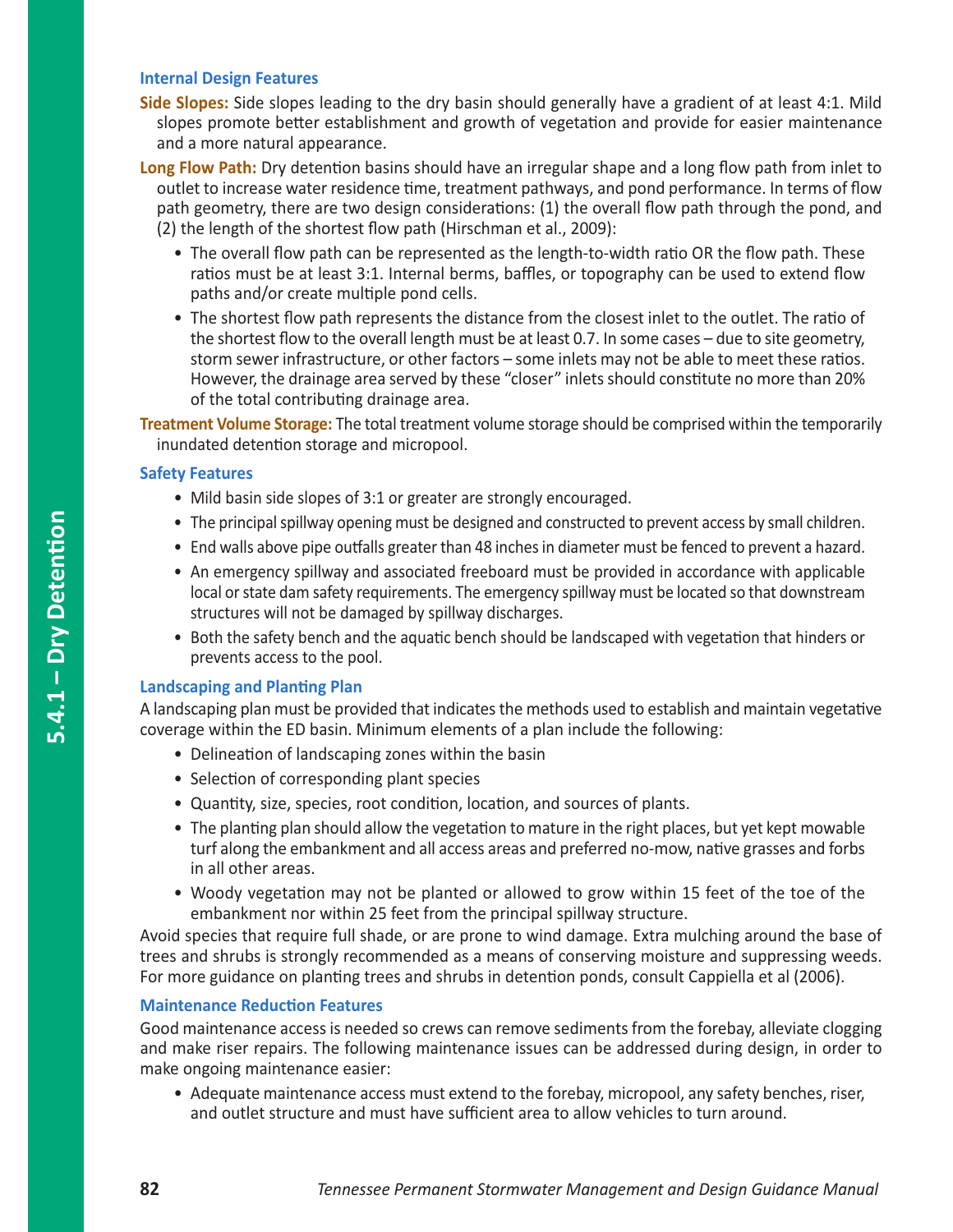- The riser should be located within the embankment for maintenance access, safety and aesthetics.
- Access roads must (1) be constructed of load-bearing materials or be built to withstand the expected frequency of use, (2) have a minimum width of 12 feet, and (3) have a profile grade that does not exceed 15%. Steeper grades are allowable if appropriate stabilization techniques are used, such as a gravel road.
- A maintenance right-of-way or easement must extend to the ED basin from a public or private road.

#### **Material Specifications**

Dry detention basins are generally constructed with materials obtained on-site, except for the plant materials, inflow and outflow devices (e.g., piping and riser materials), possibly stone for inlet and outlet stabilization, and filter fabric for lining banks or berms. The basic material specifications for earthen embankments, principal spillways, vegetated emergency spillways and sediment forebays shall be as specified in Tennessee state guidelines.

#### **Dam Safety**

The Tennessee Safe Dams Act applies to ponds with storage volumes and embankment heights large enough to fall under the regulation for dam safety, as applicable. Size emergency spillway for any overtopping of a pond in case of a rain event in excess of 100-year storm and for instances of malfunction or clogging of primary outlet structure.

### **1.4 Typical Details**



**Figure 2: Dry detention pond cross-section (US EPA).**

# **2.** Construction

#### **2.1 Pre-Construction**

Soil borings should be taken below the proposed embankment, in the vicinity of the proposed outlet area, and in at least two locations within the proposed basin area. Soil boring data is needed to (1) determine the physical characteristics of the excavated material, (2) determine its adequacy for use as structural fill, (3) provide data for structural designs of the outlet works (e.g., bearing capacity and buoyancy), (4) determine compaction/composition needs for the embankment, (5) determine the depth to groundwater and bedrock and (6) evaluate potential infiltration losses and the potential need for a liner if a micropool will be implemented.

### **2.2 Construction**

The following is a typical construction sequence to properly install a dry detention basin. The steps may be modified to reflect different dry basin designs, site conditions, sizes, complexity and configuration of the proposed facility.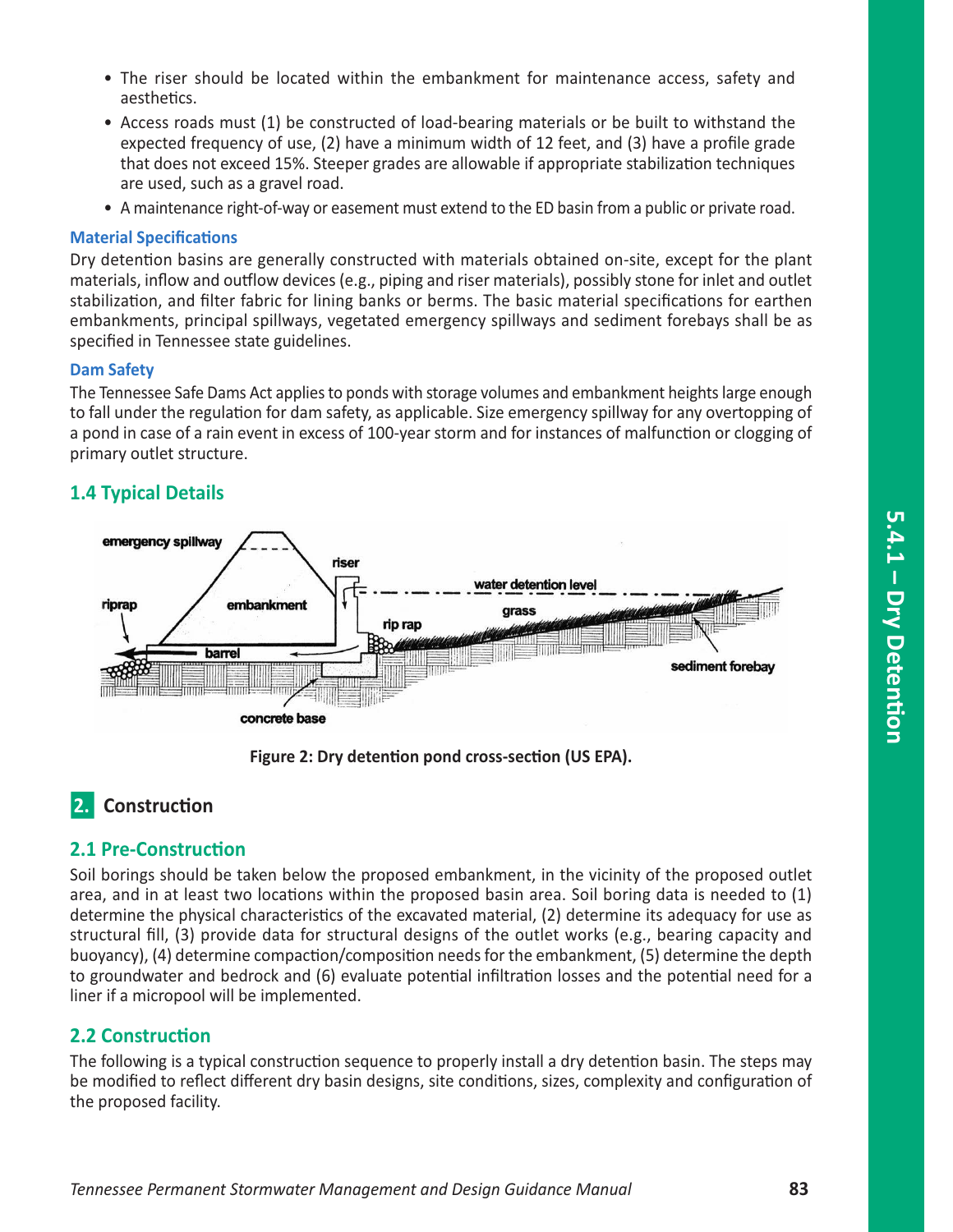- **Step 1: Converting from a sediment basin.** A basin may serve as a sediment basin during project construction. If this is done, the volume should be based on the more stringent sizing rule (erosion and sediment control requirement vs. water quality treatment requirement). Installation of the permanent riser should be initiated during the construction phase, and design elevations should be set with final cleanout of the sediment basin and conversion to the post-construction basin in mind. The bottom elevation of the basin should be lower than the bottom elevation of the temporary sediment basin to allow for sedimentation during construction. Appropriate procedures should be implemented to prevent discharge of turbid waters when the basin is being converted into a basin.
- **Step 2: Stabilize the Drainage Area.** Dry basins should only be constructed after the contributing drainage area to the pond is completely stabilized or if water is routed around them during construction. If the proposed basin site will be used as a sediment trap or basin during the construction phase, the construction notes should clearly indicate that the facility will be dewatered, dredged, and re-graded to design dimensions after the original site construction is complete.
- **Step 3: Assemble Construction Materials** onsite, make sure they meet design specifications, and prepare any staging areas.
- **Step 4: Clear and Prepare** the project area to the desired elevation with desired soil quality (see Section 5.3).
- **Step 5: Install EPSC Controls** prior to construction, including temporary de-watering devices and stormwater diversion practices. All areas surrounding the pond that are graded or denuded during construction must be planted with turf grass, native plantings, or other approved methods of soil stabilization.
- **Step 6: Excavate the Core Trench and Install the Spillway Pipe.**
- **Step 7: Install the Riser or Outflow Structure** and ensure the top invert of the overflow weir is constructed level at the design elevation.
- **Step 8: Construct the Embankment and any Internal Berms** in 8 to 12-inch lifts and compact the lifts with appropriate equipment.
- **Step 9: Excavate/Grade** until the appropriate elevation and desired contours are achieved for the bottom and side slopes of the basin.
- **Step 10: Construct the Emergency Spillway** in cut or structurally stabilized soils.
- **Step 11: Install Outlet Pipes,** including downstream rip-rap apron protection and/or channel armor, as necessary.
- **Step 12: Stabilize Exposed Soils** with temporary seed mixtures appropriate for the pond. All areas above the normal pool elevation should be permanently stabilized by hydroseeding or seeding over straw.

**Step 13: Plant the Area**, following the landscaping plan (see Appendix D).

#### **2.3 Inspections**

Inspections are recommended during the following stages of construction:

- Pre-construction meeting
- Initial site preparation (including installation of EPSC controls)
- Excavation/Grading (interim and final elevations)
- Installation of the embankment, the riser/primary spillway, and the outlet structure
- Implementation of the landscaping plan and vegetative stabilization
- Final inspection (develop a punch list for facility acceptance)

If basin has a micropool, then to facilitate maintenance the contractor should measure the actual constructed pond depth at three areas within the micropool (forebay, mid-pond and at the riser), and he/she should mark and geo-reference them on an as-built drawing. This simple data set will enable maintenance inspectors to determine pond sediment deposition rates in order to schedule sediment cleanouts.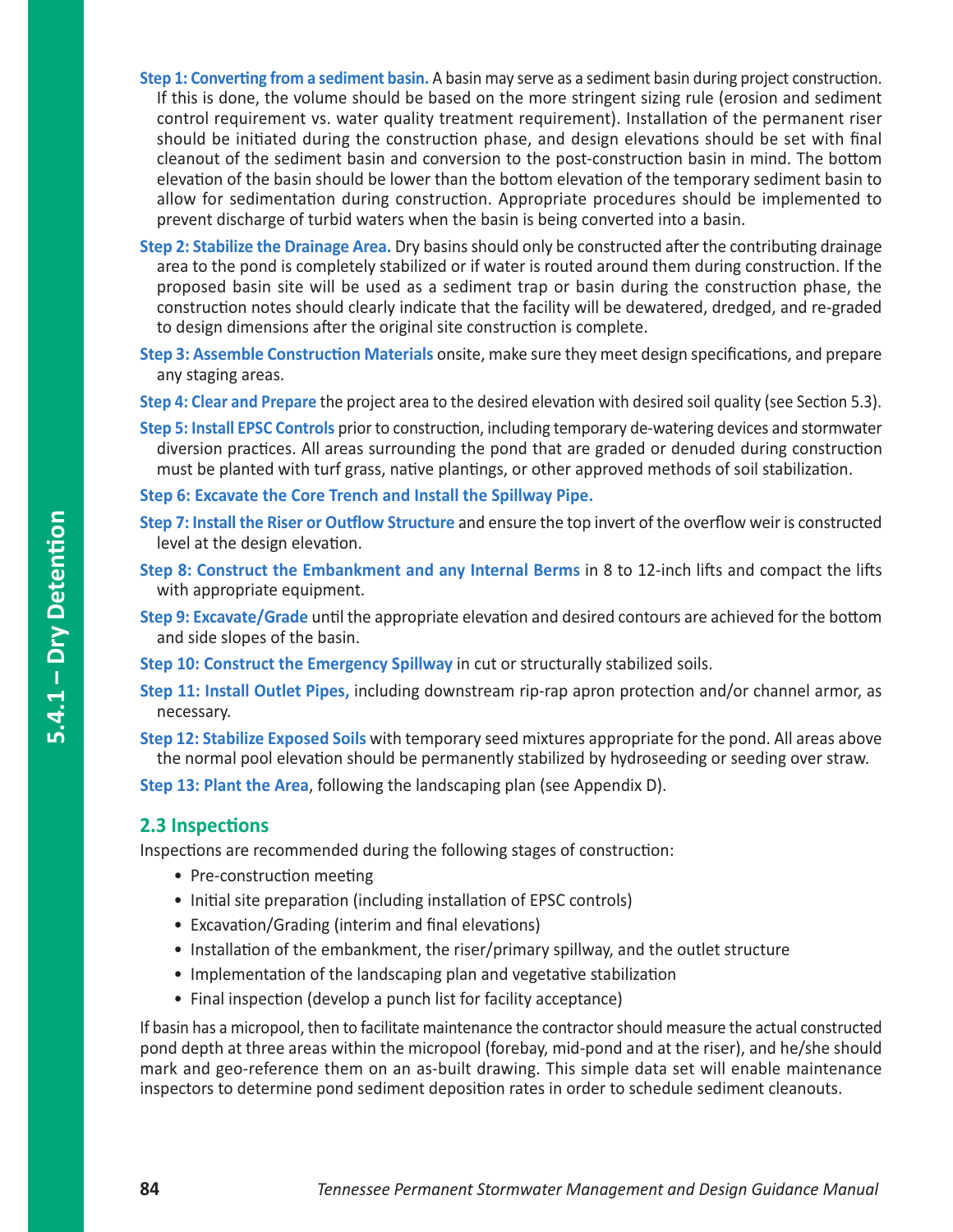# **3. Maintenance**

## **3.1 Agreements**

Examples of the maintenance document are in Appendix F. They include the execution and recording of an Inspection and Maintenance Agreement or a Declaration of Restrictions and Covenants, and the development of a Long Term Maintenance Plan (LTMP) by the design engineer. The LTMP contains a description of the stormwater system components and information on the required inspection and maintenance activities.

# **3.2 Schedules**

#### **Maintenance Inspections**

Maintenance of dry detention basins is driven by annual inspections that evaluate the condition and performance of the basin, including the following:

- Measure sediment accumulation levels in forebay.
- Monitor the growth of wetlands, trees and shrubs planted, and note the presence of any invasive plant species.
- Inspect the condition of stormwater inlets to the pond for material damage, erosion or undercutting.
- Inspect the banks of upstream and downstream channels for evidence of sloughing, animal burrows, boggy areas, woody growth, or gully erosion that may undermine embankment integrity.
- Inspect pond outfall channel for erosion, undercutting, rip-rap displacement, woody growth, etc.
- Inspect condition of principal spillway and riser for evidence of spalling, joint failure, leakage, corrosion, etc.
- Inspect condition of all trash racks, reverse sloped pipes or flashboard risers for evidence of clogging, leakage, debris accumulation, etc.
- Inspect maintenance access to ensure it is free of woody vegetation, and check to see whether valves, manholes and locks can be opened and operated.
- Inspect internal and external side slopes of the pond for evidence of sparse vegetative cover, erosion, or slumping, and make needed repairs immediately.

#### **As-Built Inspections**

After the basin is constructed, an as-built certification of the basin, performed by a registered Professional Engineer, must be submitted to the local stormwater program. The following are components which should be addressed in the as-built certification:

- 1. Pretreatment for coarse sediments must be provided.
- 2. Surrounding drainage areas must be stabilized to prevent sediment from clogging the filter media.
- 3. Correct ponding depths and infiltration rates must be maintained to prevent killing vegetation.
- 4. Internal baffling or berms to elongate flowpaths as needed to meet requirements.
- 5. A mechanism for overflow for large storm events must be provided.

#### **Common Ongoing Maintenance Issues**

Dry detention basins are prone to clogging at the outlet orifice. This component of the basin's conveyance should be inspected at least twice a year after initial construction. The constantly changing water levels in the basin makes it difficult to mow or manage vegetative growth. The bottom of basin often becomes soggy, and water-loving trees such as willows may take over. The maintenance plan should clearly outline how vegetation in the pond will be managed or harvested in the future. Any signs of erosion of internal berms or baffles should be addressed with grading, adding armoring, or establishing cover. The maintenance plan should schedule a cleanup at least once a year to remove trash and floatables that tend to accumulate in the forebay, micropool, and on the bottom of the basins. Frequent sediment removal from the forebay is essential to maintain the function and performance of a basin. Maintenance